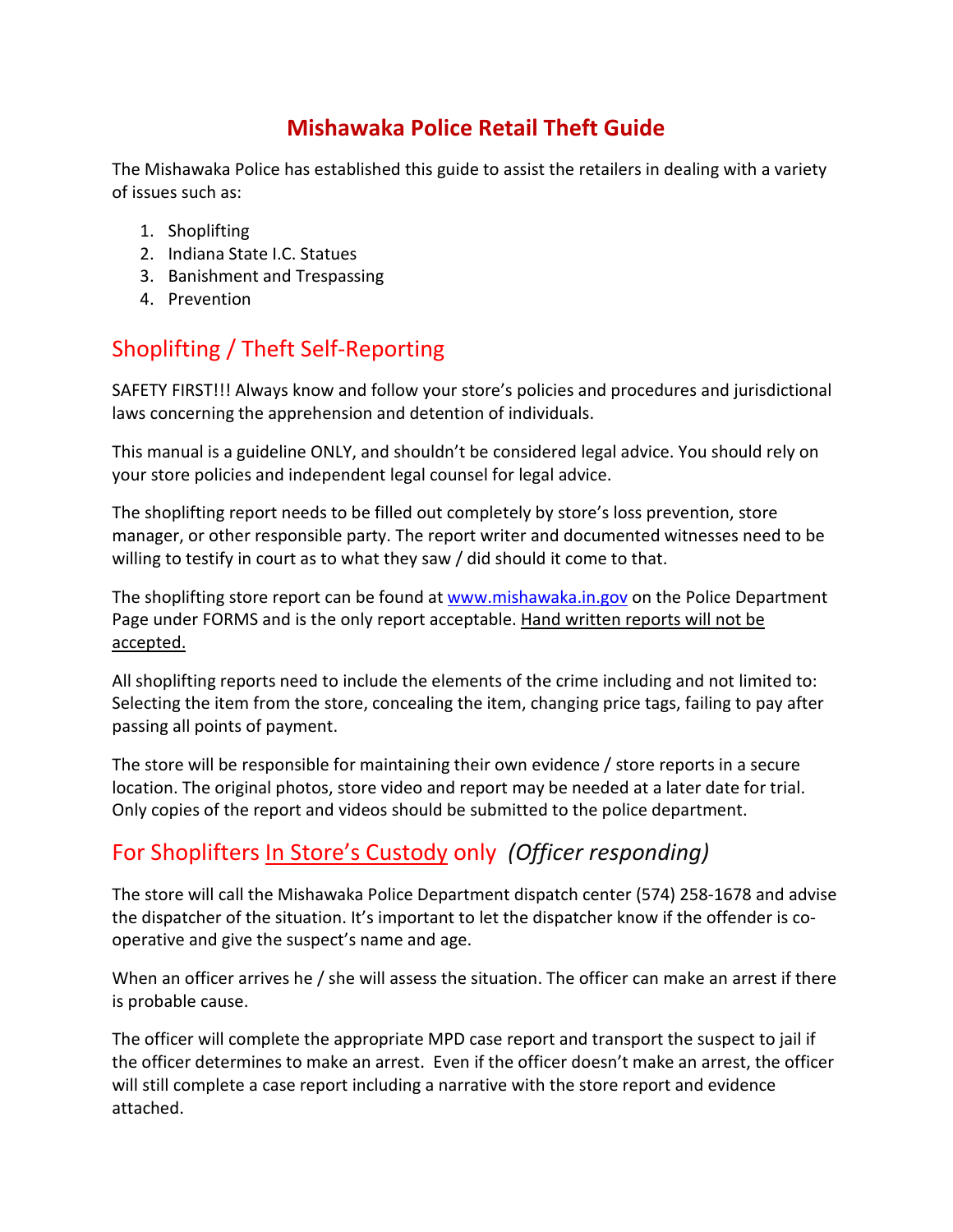The store will be responsible for completing their store report, along with copies of their store video / photos of the suspect by the end of their shift. It's very important that the police department gets the store reports ASAP for court purposes. If the video can't be completed at this time, please submit it at a later date, but please note in your report if there is a video.

### For Shoplifters Not In Store's Custody

The store will fill out a store report and call police dispatch requesting a Case Number for shoplifting. The reporter will be requested to give his/her name, business name and contact number.

Once the store report is done, along with copy of video please drop off the whole case at the Police Department (Records Division) or mail report to the address below:

*Mishawaka Police Department Records Division / Ref store report 200 North Church Mishawaka, IN 46544*

\*\*Note: Officers will not come to your business to pick up non-in custody reports.

After your store report is dropped off, the Detective Bureau will review the case. If you have any questions or additional information needs to be submitted, please call the Detective Bureau.

### Important Phone Numbers:

MPD Non-Emergency phone number 574-258-1678 EMERGENCY 9-1-1 Detective Bureau's number 574-258-1684 Saint Joseph County Prosecutor's number 574-235-9544

## Indiana I.C. Codes

#### **IC 35-43-4-1 Definitions**

Sec. 1. (a) As used in this chapter, "exert control over property" means to obtain, take, carry, drive, lead away, conceal, abandon, sell, convey, encumber, or possess property, or to secure, transfer, or extend a right to property.

#### **IC 35-43-4-2 Version b**

#### **Theft; receiving stolen property**

 *Note: This version of section effective 7-1-2014. See also preceding version of this section, effective until 7-1-2014.*

 Sec. 2. (a) A person who knowingly or intentionally exerts unauthorized control over property of another person, with intent to deprive the other person of any part of its value or use, commits theft, a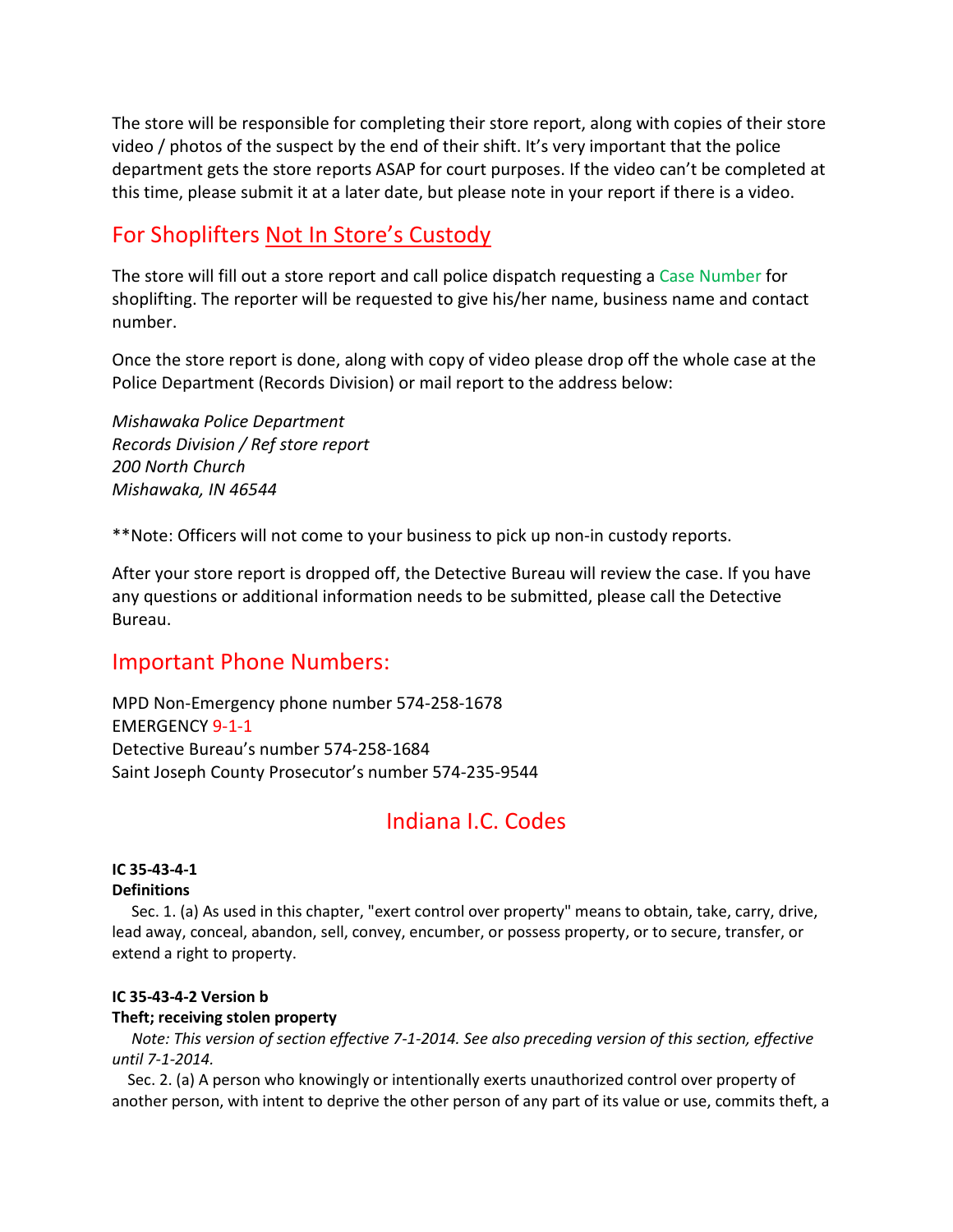Class A misdemeanor. However, the offense is:

(1) a Level 6 felony if:

(A) the value of the property is at least seven hundred fifty dollars (\$750) and less than fifty thousand dollars (\$50,000); or

(B) the person has a prior unrelated conviction for:

(i) theft under this section; or

(ii) criminal conversion under section 3 of this chapter

#### **IC 35-43-4-3 Version b**

#### **Conversion**

 *Note: This version of section effective 7-1-2014. See also preceding version of this section, effective until 7-1-2014.*

 Sec. 3. (a) A person who knowingly or intentionally exerts unauthorized control over property of another person commits criminal conversion, a Class A misdemeanor.

#### **IC 35-43-4-4**

#### **Evidence**

Sec. 4. (a) The price tag or price marking on property displayed or offered for sale constitutes prima facie evidence of the value and ownership of the property.

(b) Evidence that a person:

 (1) altered, substituted, or transferred a universal product code (UPC) or another product identification code, label, price tag, or price marking on property displayed or offered for sale or hire; or

 (2) transferred property displayed or offered for sale or hire from the package, bag, or container in or on which the property was displayed or offered to another package, bag, or container; constitutes prima facie evidence of intent to deprive the owner of the property of a part of its value and that the person exerted unauthorized control over the property.

(c) Evidence that a person:

(1) concealed property displayed or offered for sale or hire; and

 (2) removed the property from any place within the business premises at which it was displayed or offered to a point beyond that at which payment should be made;

constitutes prima facie evidence of intent to deprive the owner of the property of a part of its value and that the person exerted unauthorized control over the property.

## Banning offenders / Trespassing Orders

Most of the time businesses issue banishment orders to offenders from the store in which they committed the offense. When a business chooses to ban an offender as a result of their actions or behaviors, the offender should be served with a banishment or trespass order. The offender should be advised by a store manager and witnessed by a police officer that he/she is being served a banishment order and they are not to return to the store and if they do they can be subject to arrest for Trespassing. The offender needs to sign the order and given a copy. If offender refuses, write REFUSED, and give a copy to the offender. The original should be kept at the store and a copy needs to be filed with the police department. If the offender returns to the business and the banishment order is still in effect, call the police to address the No Trespassing Order. A copy of the no trespass order can be found at the end of the self-reporting form. Your current store banishment form can be used if needed.